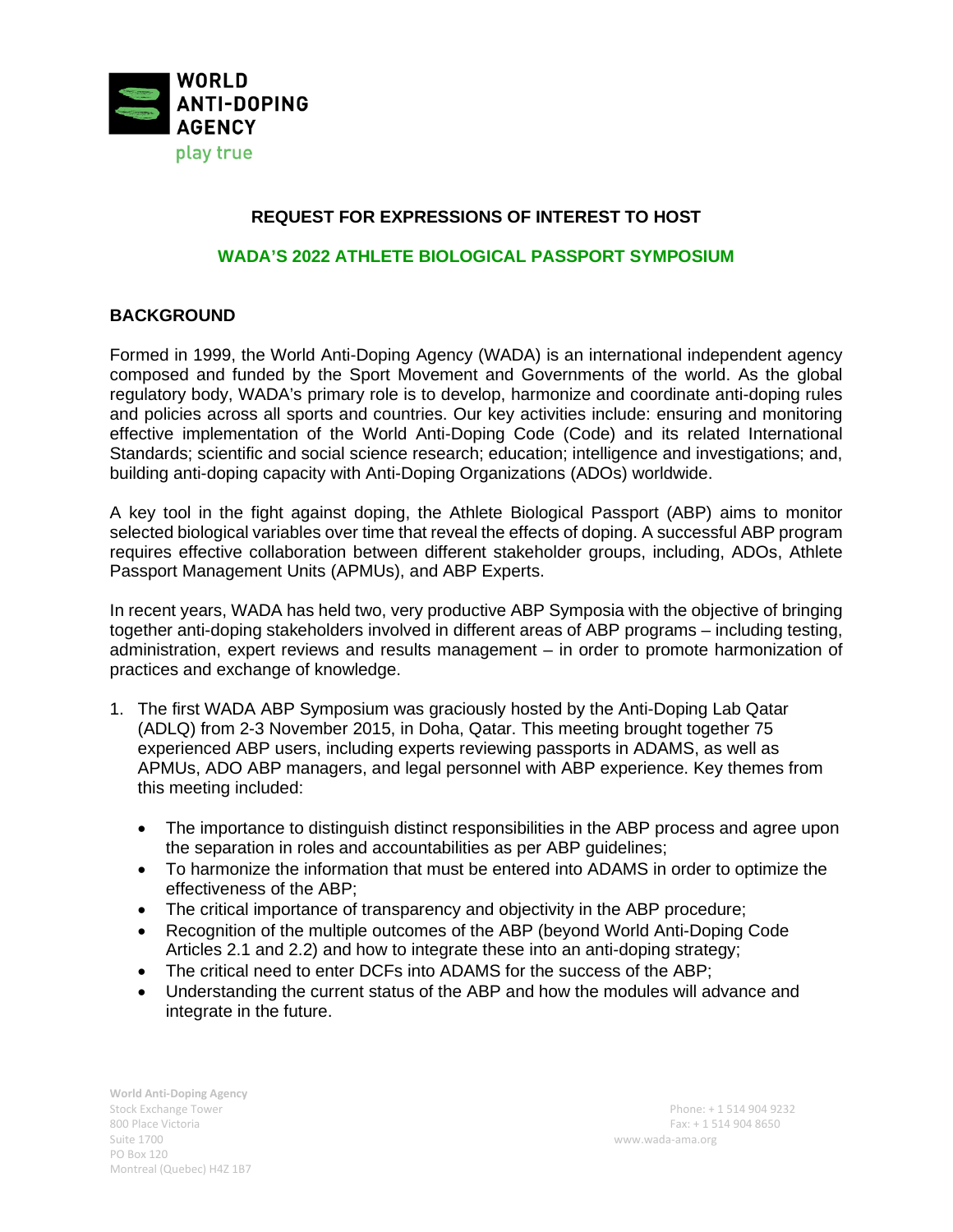

- 2. The second WADA ABP Symposium was graciously hosted by the Italian Federation of Sports Medicine (FMSI) and was held from 5-7 November 2018, in Rome, Italy. Under the theme 'Shaping the present and future of the ABP', the symposium convened 238 participants from 74 countries around the world. There were approximately 140 different organizations represented, which included APMUs, International Sports Federations (IFs), National and Regional Anti-Doping Organizations (NADOs and RADOs), WADA-accredited laboratories, as well as ABP experts who review passports. Key outcomes from the symposium included:
	- The need to continue to work together to share information and successes  $-$  it was established that more collaboration, communication and trust among anti-doping stakeholders was required; as well as, a need to communicate ABP successes further afield;
	- That the ABP is not a tool used in isolation; and that, improved integration of the ABP with other facets of an anti-doping program (such as testing and investigations) can lead to improved outcomes;
	- That as the ABP continues to evolve, the roles of individual stakeholders are becoming increasingly complex and specialized, highlighting the need for clearly defined roles, qualified personnel, and ongoing education programs;
	- That the system needs to move faster on the basis that athletes deserve to compete against clean athletes; therefore, there is a need to keep improving the system.

### **WADA'S 2022 ATHLETE BIOLOGICAL PASSPORT SYMPOSIUM: REQUEST FOR EXPRESSIONS OF INTEREST (EOI)**

Since the 2018 ABP Symposium, more than 75 ADOs have initiated ABP programs. In order to promote sharing of knowledge and best practices between stakeholders involved with the ABP program, WADA is planning to convene a third ABP Symposium in October, late November, or early December of 2022.

In the past, WADA informally sought interest from its stakeholders to host its ABP Symposiums. However, given the Symposium's growth; the fact that hosting such events can increase organizational and city profile; as well as, have short-term economic benefits, WADA is now conducting more formal EOI processes for such events. This way, all potential hosts have the opportunity to bid based on clearly established criteria from the outset, as outlined below.

# **DATE OF EVENT**

WADA appreciates that potential hosts must consider their own potentially conflicting events when expressing an interest to host WADA's 2022 ABP Symposium. However, considering WADA's Events Calendar for 2022, the Agency is targeting October, late November, or early December for its Symposium. As such, planning must start as soon as possible to ensure a successful event.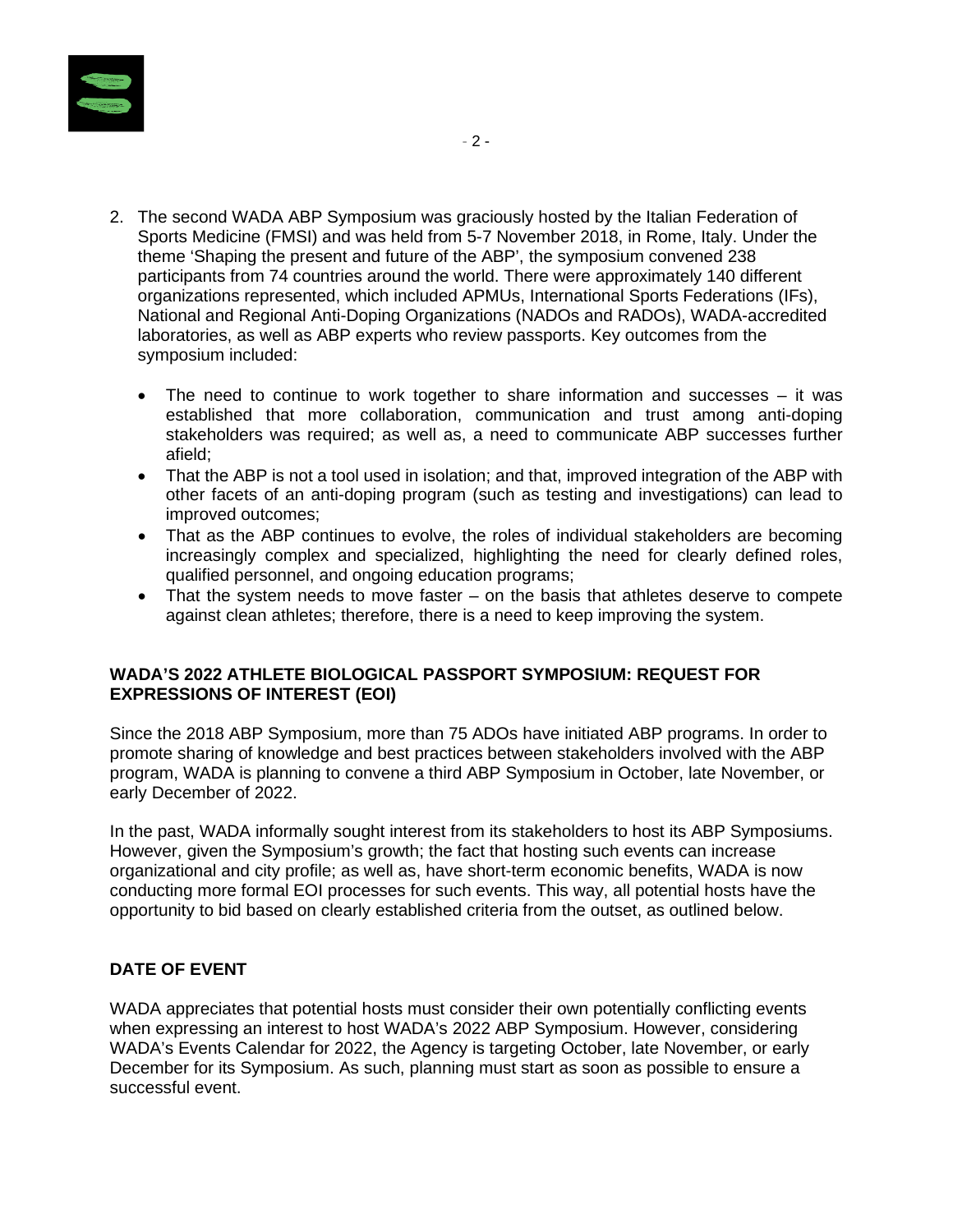

## **CRITERIA TO HOST**

### **Caveat**

As has been the case for previous ABP Symposia, WADA does not wish to charge participant fees<sup>[1](#page-2-0)</sup>. Participants would be expected to cover the costs of their air travel and accommodation; as well as, meals outside the official program; however, all other costs are expected to be met by the hosts (refer, inter alia, to the criteria detailed below).

Sponsorship is possible; however, in order to ensure that there would be no conflict of interest for WADA and/or its stakeholders, it would require consideration/approval upfront by WADA. With this, WADA kindly asks all partners that are interested in submitting EOIs to host WADA's 2022 ABP Symposium to consider the following criteria and provide responses as appropriate.

### **Official Support**

- 1. As it is important for WADA to be assured that all relevant authorities are supportive of the EOI, WADA requires endorsement from the city, province/state, country, NADO/RADO and/or National Olympic Committee (NOC) and/or locally headquartered International Federation (IF), etc. in the form of official letters of support addressed to WADA; and
- 2. A statement of the financial commitment to support the Symposium.

### **Organization/Management of the Symposium**

- 3. Provision of dedicated local staff to fully assist in the preparation and running of the event, i.e. a Professional Conference Organizer (PCO); and
- 4. Development and management of online registration, hotel reservation and accreditation systems, etc. in English at a minimum and potentially in a second language of the host city. Access to the database must also be granted to WADA staff.

#### **Venue Requirements**

- 5. Proposed venue with details on capacity to host plenary sessions and workshops/breakout sessions in the same room, secretariat facilities; as well as, the ability to provide access for people with disabilities;
- 6. Plenary room for approximately 350 persons, set-up in half-round tables of six participants to facilitate discussion/breakout in smaller groups;
- 7. A strong Wi-Fi internet connection within the meeting room and common areas (foyers, welcome desk, etc.); and, sufficient power voltage and outlets around the meeting tables (for charging of electronic devices, i.e. tablets, mobile phones, computers, etc.);
- 8. Separate space for morning and afternoon coffee breaks and lunch (see Catering section below); and
- 9. Appropriate Information Technology (IT) / Audio Visual (AV) / sound and lighting infrastructure within the Symposium venue for presentations and videos.

<span id="page-2-0"></span><sup>&</sup>lt;sup>1</sup> In some situations, registration fees may be required; however, the decision to request fees from participants shall be made in consultation with WADA, and the reason for doing so clearly stated.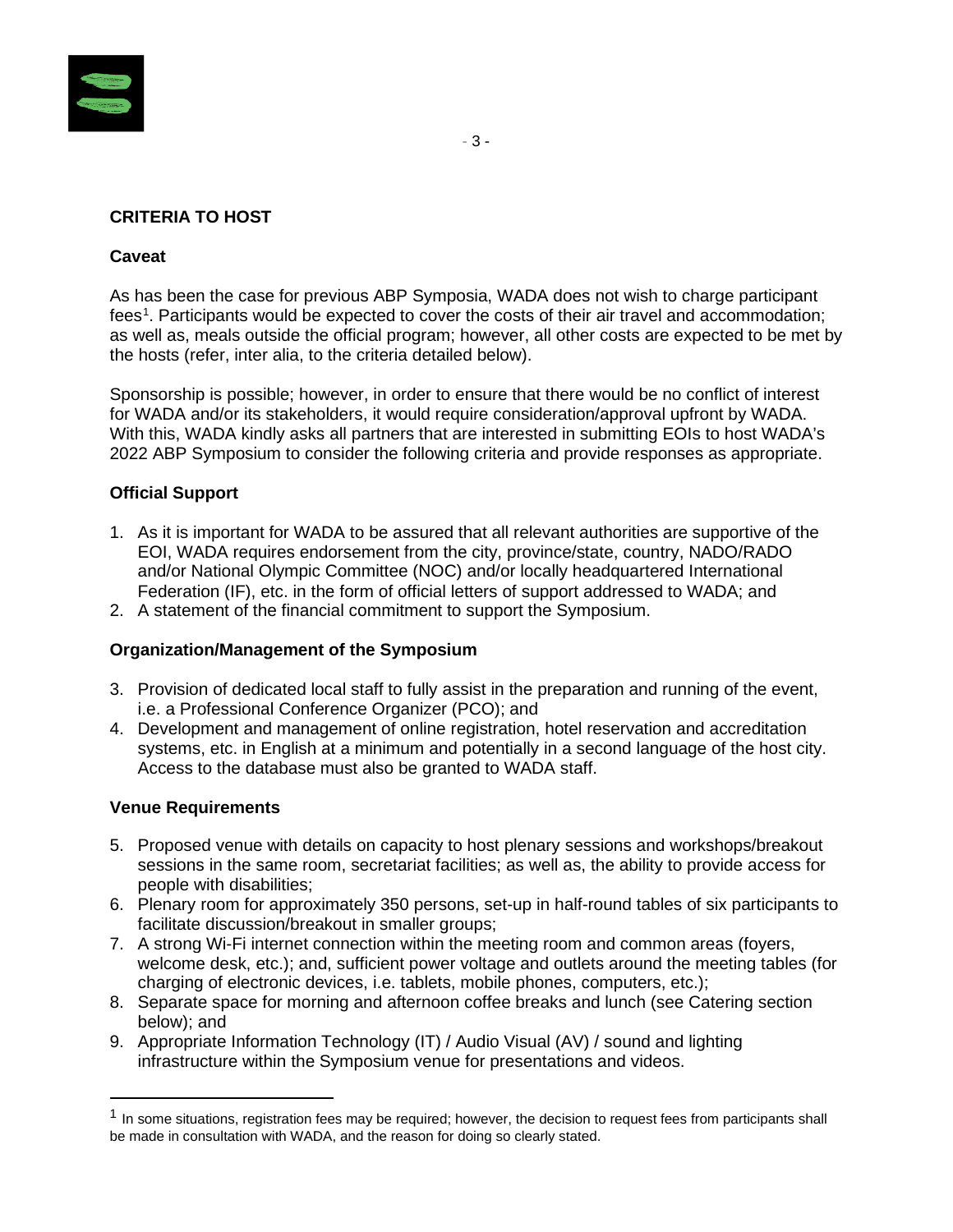

### **Interpretation**

10. WADA does not foresee offering simultaneous interpretation during the Symposium. However, the host may, at its discretion, decide to offer interpretation into the local language.

### **Catering**

- 11. Appropriate facilities and provision of catering for participant meals (lunch and breaks) for the duration of the Symposium; and
- 12. Appropriate facilities and provision of catering for a reception on the first evening of the Symposium.

### **Accommodation**

- 13. Appropriate selection of hotels (different categories and price ranges; including rooms accessible for people with disabilities) to cater for all attendees;
- 14. Full and efficient ground transportation facilities (airport providing international connections; train station, etc.); and
- 15. If the Symposium and accommodations are not in one hotel, appropriate ground transfers including bus shuttles to and from the Symposium facilities and different hotels.

#### **Social Events/Tourism package**

16. Optional touring package for attendees and accompanying persons.

# **EVENT OWNERSHIP**

In terms of event 'ownership', WADA would be fully responsible for the content of the 2022 ABP Symposium. The Agency will of course actively cooperate with the host to ensure that the Symposium reflects the commitment agreed with the host. WADA will establish a structure to support the decision-making, planning and cooperation with the host at all levels.

The roles and responsibilities will be outlined in an agreement (see Agreement section below).

### **AGREEMENT**

It is not intended that the above encompasses all aspects of the Symposium planning. After the successful host is awarded the event, WADA would propose a formal agreement that would set out the terms and conditions that would govern the cooperation between WADA and the selected host city/country.

### **NON-ELIGIBILITY TO HOST WADA EVENTS**

It should be noted that EOIs will not be considered when involving countries that do not adhere to the UNESCO International Convention against Doping in Sport and/or that have not paid their annual contributions to WADA; or, World Anti-Doping Code Signatory organizations that are currently deemed non-compliant with the Code.